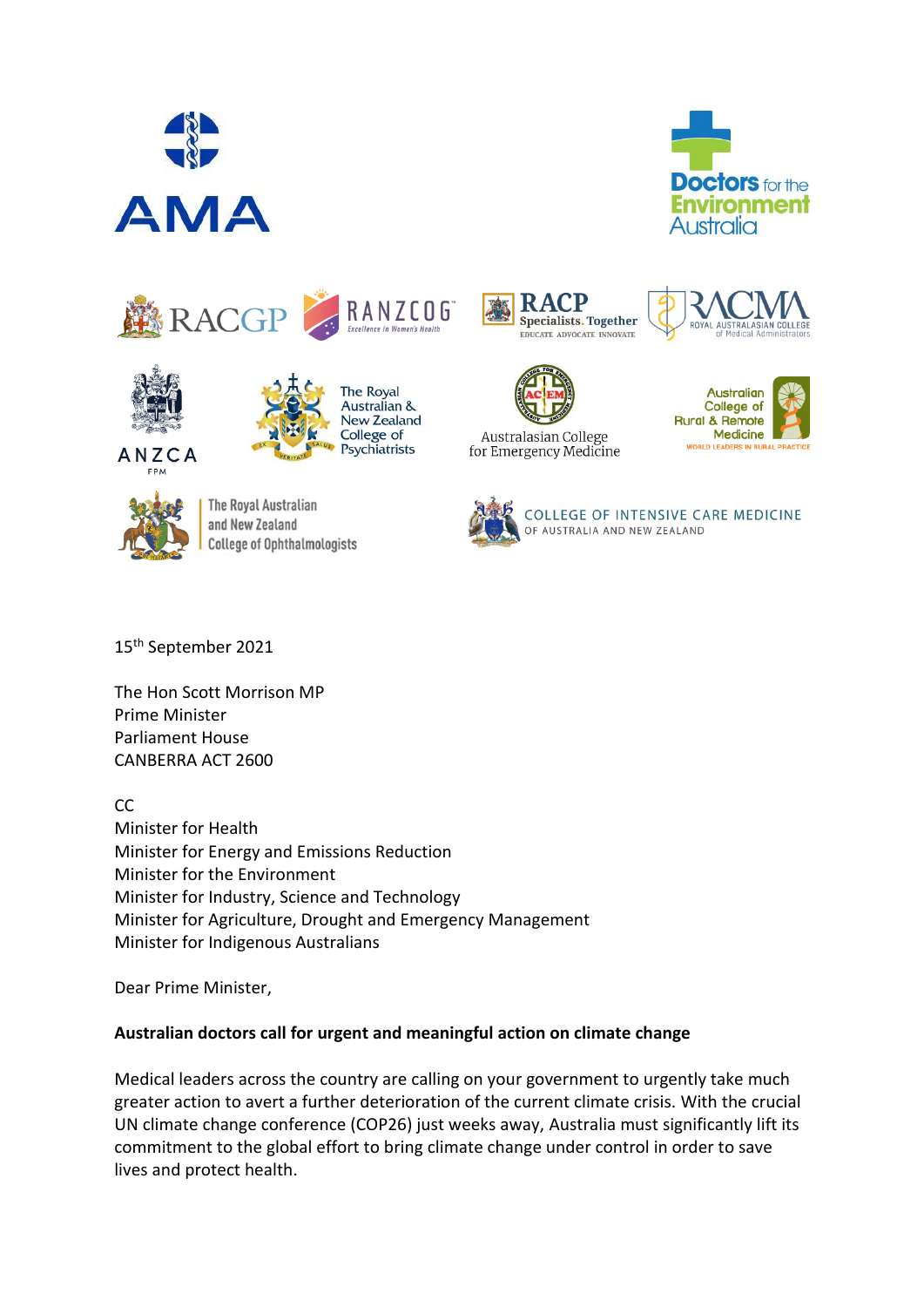Australia must talk less about aspiration, and focus on firm and binding commitments that are aligned with the science.

The Australian Medical Association (AMA) and Doctors for the Environment Australia (DEA) are coming together with the Australasian College of Emergency Medicine (ACEM), the Australian and New Zealand College of Anaesthetists (ANZCA), the Australian College of Rural and Remote Medicine (ACRRM), the College of Intensive Care Medicine of Australia and New Zealand (CICM), the Royal Australasian College of Physicians (RACP), the Royal Australasian College of Medical Administrators (RACMA), the Royal Australian College of General Practitioners (RACGP), the Royal Australian and New Zealand College of Obstetricians and Gynaecologists (RANZCOG), the Royal Australian and New Zealand College of Ophthalmologists (RANZCO), and the Royal Australian and New Zealand College of Psychiatrists (RANZCP), to map out a path towards emissions reduction in our sector, and to call on the Australian Government to do more.

We all have a role to play. The AMA and DEA recognise that the health sector needs to reduce its carbon emissions. However, at the national level only the federal government can provide the big-picture policies and framework necessary to address the significant adverse health impacts of climate change.

As doctors, we understand the imminent health threats posed by climate change and have seen them already emerge in Australia. The 2019-2020 bushfire season in Australia saw parts of country afflicted by the poorest air quality in the world, with large numbers of the population enduring weeks of bushfire smoke and the related adverse health impacts. That climate disaster also tragically took more than 30 lives as a direct result of the fires. Since then, we have seen the stark impacts of extreme weather events playing out in the northern hemisphere in 2021. Flooding, fires and heatwaves not only have immediate health risks, but also come with the longer-term physical, economic and mental impacts of displacement, loss of life and loss of livelihoods.

The health organisations listed below, representing Australian doctors, are jointly calling on the Australian Government to:

- Commit to an ambitious national plan to protect health by cutting Australia's greenhouse gas emissions, aligned to science-based targets, this decade. Such a plan would include:
	- o policies that acknowledge the health benefits of renewable energy and accelerate the transition; and
	- o significantly increasing Australia's Nationally Determined Contribution to the Paris Agreement at UN climate negotiations (COP26), in line with limiting global warming to 1.5°C.
- Develop a national climate change and health strategy to facilitate planning for future climate health impacts; and
- Establish a national Sustainable Healthcare Unit to support environmentally sustainable practice in healthcare and reduce the sector's own significant emissions.